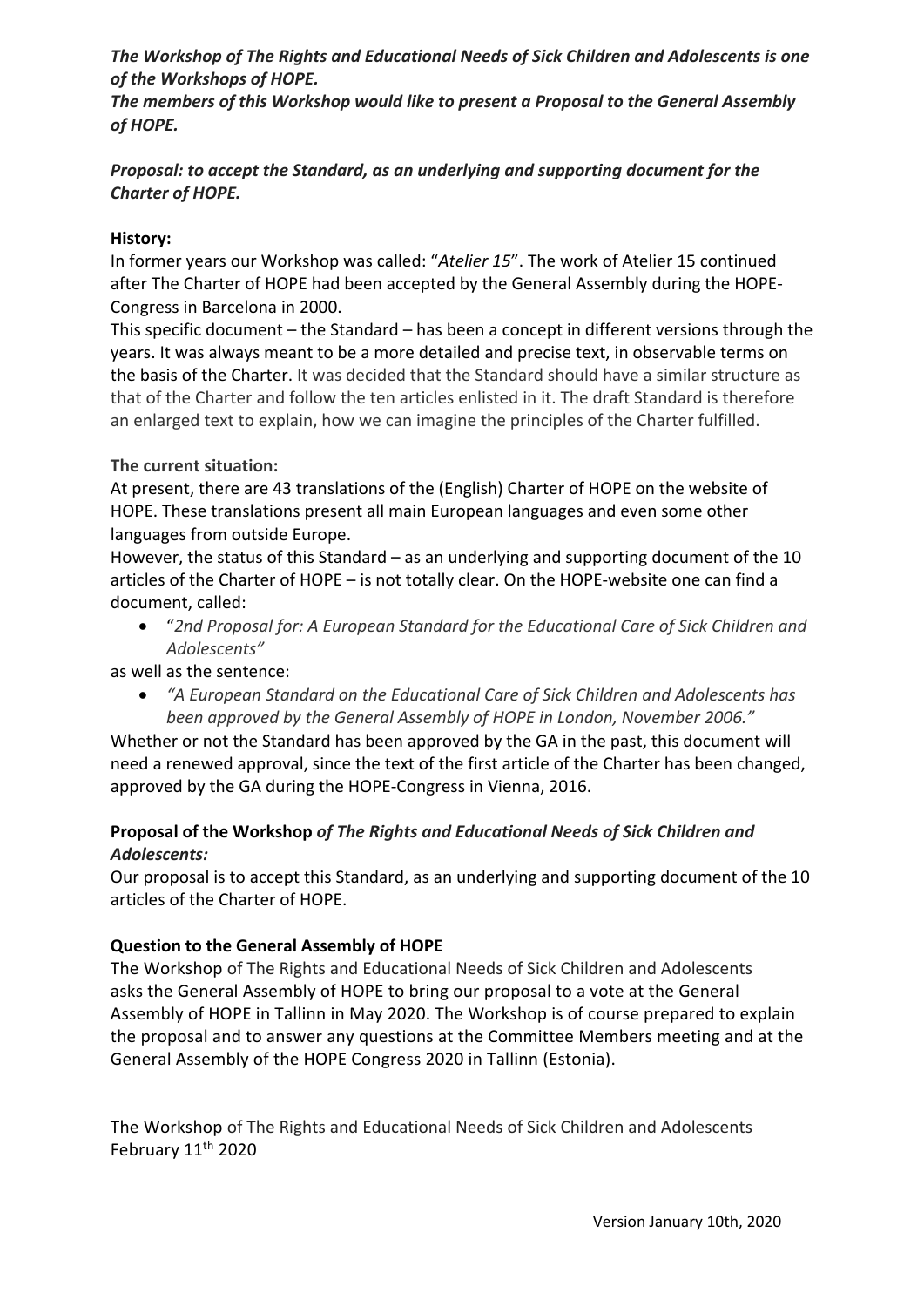# **Workshop: Charter of HOPE Version January 10th 2020**



# *Proposal for:*

# **A European Standard for the Charter of HOPE (The rights and educational needs of sick children and adolescents)**

# **Preamble:**

This standard is meant to be an underlying document to the Charter of HOPE – the rights and educational needs of sick children and adolescents - adopted by the HOPE General Assembly in Barcelona, May 2000. It is an elaboration of the Charter and it is intended to assure an adequate standard for the provision of education and tuition to sick children and adolescents in hospital and at home.

The standard is meant as an instrument for the fulfilment of the aim expressed in the HOPE Statutes  $§$  3b on the educational rights of sick children and adolescents – recognizing that without the participation of the child and a firm and well established cooperation with parents, home-schools and caring staff hospital – education is not likely to be successful.

The standard is based on observable criteria or requirements to ensure that the educational needs of children and adolescents in hospital and home tuition are met. It expresses an acceptable level of quality in hospital education and allows for assessing differences among hospitals, regions and countries. It also serves as motivation and encouragement for improvement**.**

# **1. The universal right to hospital education.**

"Every sick child and adolescent has the right to tuition within hospital or at home, also while being treated in a country other than their own".

- 1.1. All children and adolescents are legally entitled to hospital education and home tuition.
- 1.2. Restrictions in administrative practices such as age, time of intake into hospital, diagnosis, nationality, gender etc. - do not exclude pupils from either hospital or home tuition.
- 1.3. Procedures exist to ensure that education is offered to all children and adolescents with medical needs.
- 1.4. Any person responsible for the care of the child or adolescent can request hospital education and home tuition.
- 1.5. Education for sick children and adolescents can be provided through the provision of a hospital school or a hospital teaching service; home teaching; or an integrated hospital/ home teaching service.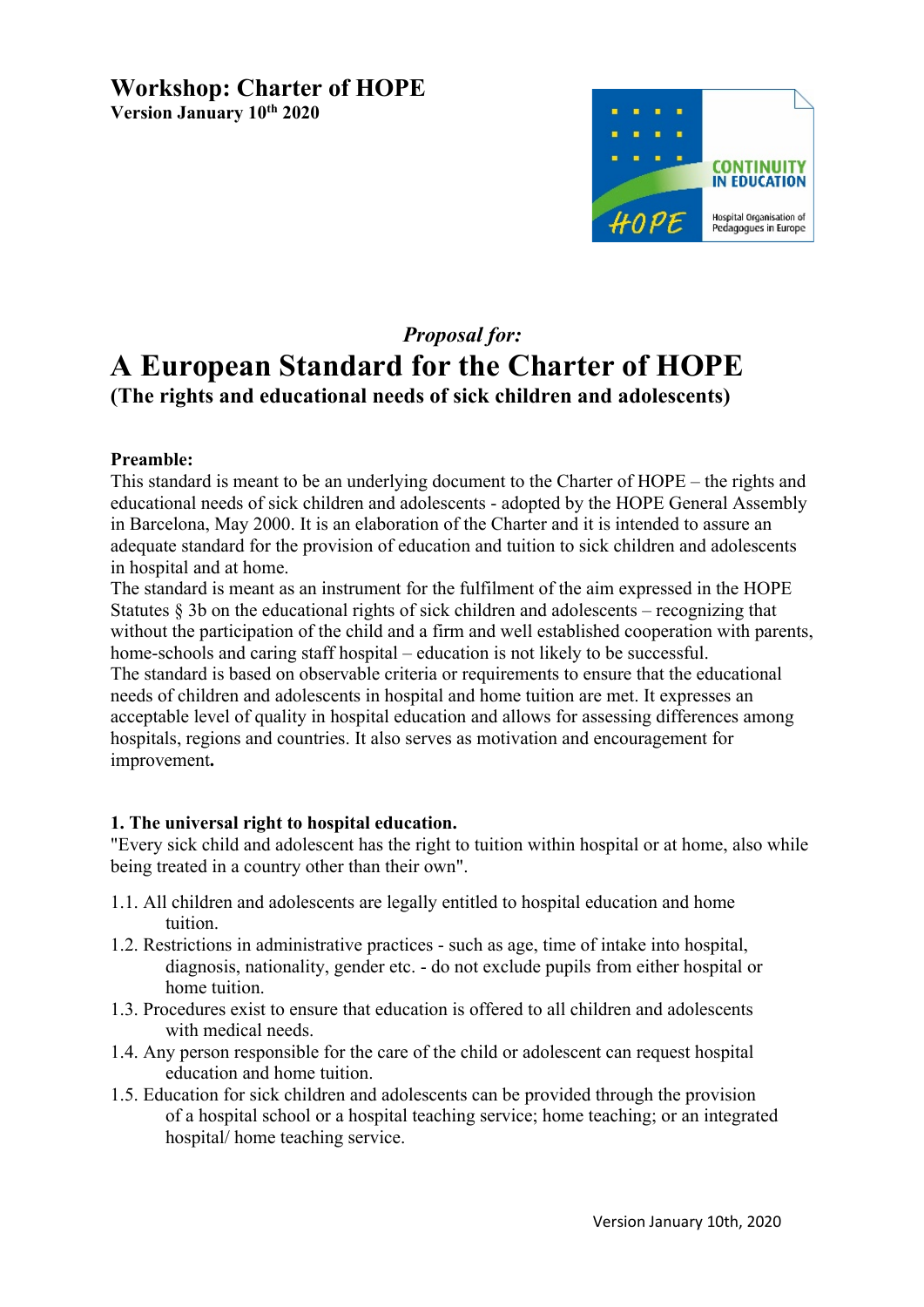# **2. The continuity in education**

"The aim of tuition for sick children and adolescents is the continuation of education, enabling them to maintain their-pupil role".

- 2.1. Procedures exist for commencing hospital education on admission into hospital.
- 2.2. Procedures exist for early identification and commencing home tuition.
- 2.3. Procedures exist to ensure smooth reintegration and continuity of education for sick children and adolescents on discharge from hospital.
- 2.4. Lines of communication and co-operation exist between the home school; the home and the hospital and home teaching service.
- 2.5. To preserve communication and responsibility named contacts exist to identify the pupil's needs and activate the relevant service quickly.
- 2.6. A resource person to facilitate the integration of chronically sick children and adolescents into home schools is available.
- 2.7. The home school monitor work missed and develop a strategy in liaison with the hospital and home tuition service for helping the pupil to keep up best possible.
- 2.8. Pupils who are unable to attend school because of medical needs are not removed from the home school register.
- 2.9. The educational standards achieved through hospital education are recognized by schools and training establishments.

# **3. The variety teaching styles and arrangements of hospital education**:

"The hospital school creates a community of children and adolescents, and normalizes everyday life. Hospital education shall be organised as class, group or individual teaching and at the bedside".

- 3.1. A variety organisational principles exist to allow for class, group and individual education - as well as for teaching at the bedside.
- 3.2. Rules do not exclude individual pupil education.
- 3.3. The organisational forms are adapted to the needs of the individual pupil.
- 3.4. There is a concern for age, development, medical and psycho-social condition when arranging groups of pupils.

# **4. The adapted education:**

" Hospital and home tuition must be adapted to the needs and abilities of the child or adolescent in co-operation with the home school".

- 4.1. Teaching hours are adapted to the actual situation and possibilities of the pupil.
- 4.2. Pupils with medical needs receive the same range and quality of educational opportunities as those of the home school.
- 4.3. Pupils with medical needs are entitled to a broad and balanced curriculum complementary and comparable to that in home school.
- 4.4. Provision is made for lessons to match those of the home school.
- 4.5. For sick pupils with other disabilities such as speech defect, visual impairment etc. special needs education is provided for. Specialist teachers are connected to the hospital school and the home teaching service. Equipment and materials for these pupils exist in the hospital school.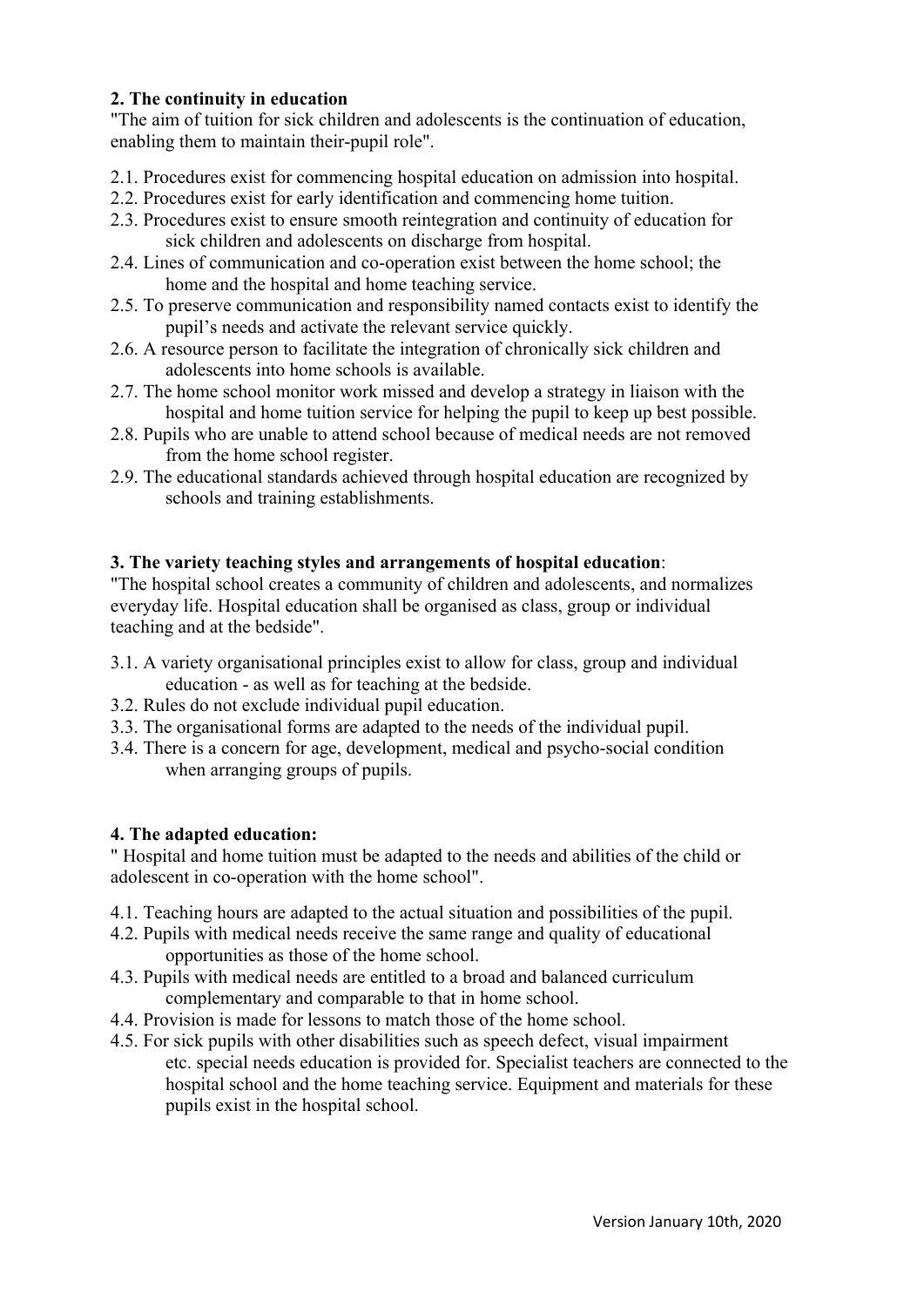# **5. The adapted environment:**

"The learning environment and facilities must be adapted to the needs of sick children and adolescents, and communication technologies shall also be used to prevent isolation".

- 5.1. The hospital school has its own premises within hospital.
- 5.2. Schoolrooms are situated near to paediatric wards.
- 5.3. Schoolrooms in hospital are spacious and well equipped.
- 5.4. Schoolrooms are designed to provide the best environment for teaching and learning.
- 5.5. Furniture can be adjusted and arranged to accommodate pupils in wheel chairs.
- 5.6. Beds and wheel chairs have easy access to the schoolroom.
- 5.7. Areas for outdoor activities are accessible.
- 5.8. The hospital school has its own budget and administration.
- 5.9. High level communication technology is available for pupils and teachers in the hospital school.

#### **6. The wide curriculum in hospital and home tuition:**

"A variety of teaching methods and resources shall be used. The content encompasses more than formal curriculum learning. It includes subjects related to special needs arising from illness and hospitalisation".

- 6.1. The National Curriculum is adapted flexibly by the hospital teacher according to the needs and possibilities of the sick child or adolescent.
- 6.2. Hospital and home tuition is not under legal obligation to offer the National Curriculum.
- 6.3. Diversity of content in hospital and home tuition is not limited by local rules.
- 6.4. Room is left for more than formal curriculum subjects.
- 6.5. Importance is also put on creative subjects, such as art, drama and music.

# **7. The qualified teachers**:

"The hospital and home tuition teachers must be fully qualified and receive further training".

- 7.1. Only qualified teachers are in charge of the education of sick children and adolescents.
- 7.2. Hospital teachers have been trained to meet mental and developmental needs of sick pupils and have knowledge of consequences of illness and its treatment.
- 7.3. Hospital teachers assess the capacities of and adapt work to the condition of sick pupils.
- 7.4. Hospital teachers possess knowledge of different school systems and curricula and are flexible in adapting to various teaching methods.
- 7.5. Hospital teachers work in multi-disciplinary teams and adapt continuously to research and developments in knowledge on illness and consequences.
- 7.6. Hospital teachers help the sick pupil return to the home school and work to prevent feelings of isolation.
- 7.7. Hospital teachers act as experts for sick pupils and use their expertise to inform on sick children and adolescents to schools outside hospital.
- 7.8. Post-graduate courses for hospital teachers exist and hospital teachers receive further training.